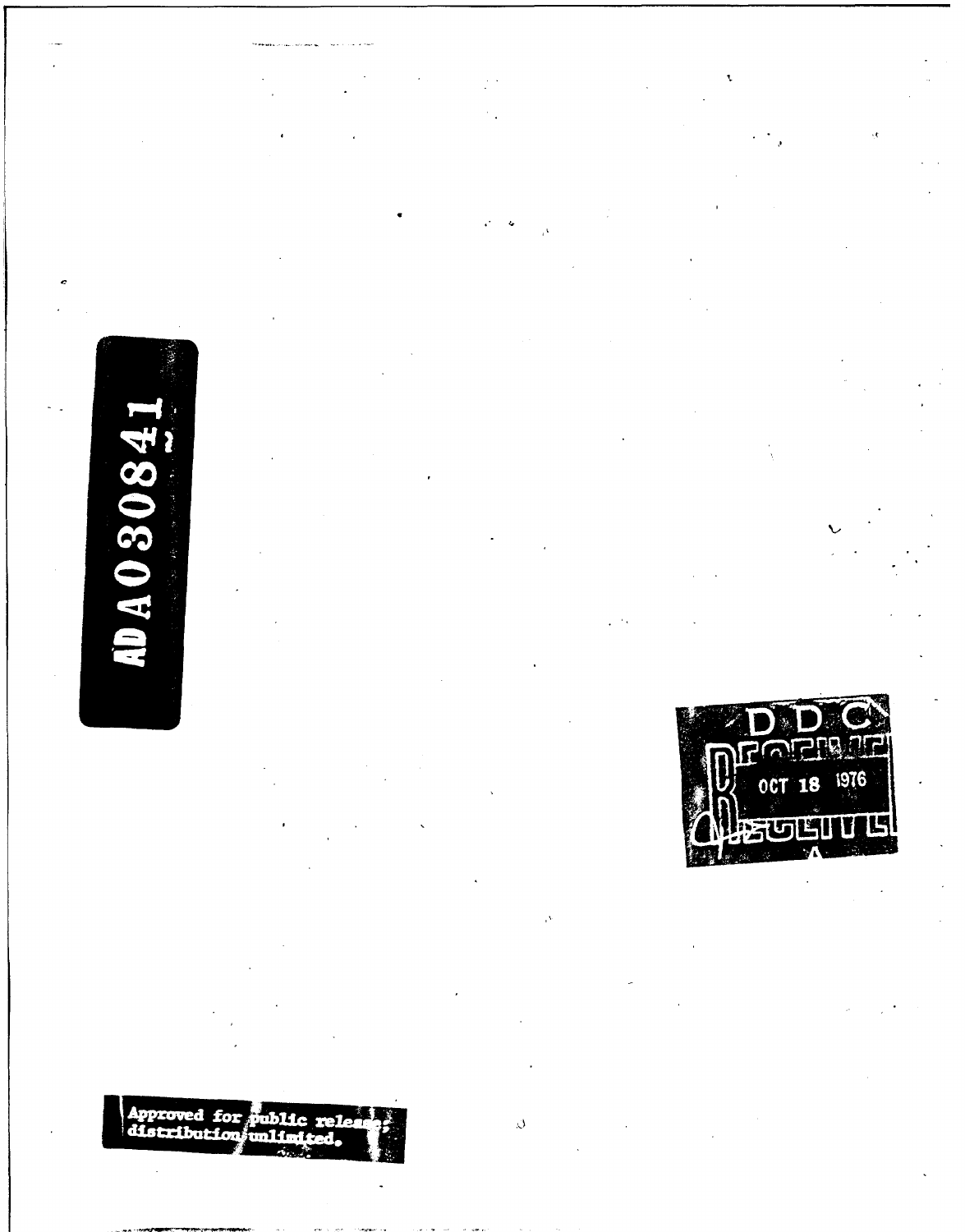UNITED STATES ARMY AVIATION BOARD Fort Rucker, Alabama PROJECT NO. AVN 1963 BEPORT OF TEST AND EVALUATION OF THE GENERATOR SET, FSN 6115-511-2210 (APU) 4 MAR 1963 /  $4$ Mar 63 USAATB-AVN-1963 镇滨洋泥 hop evel for public memoral That Author, Unhoused 036500

**ALLEY START AND** 

 $1/4 + 1/2$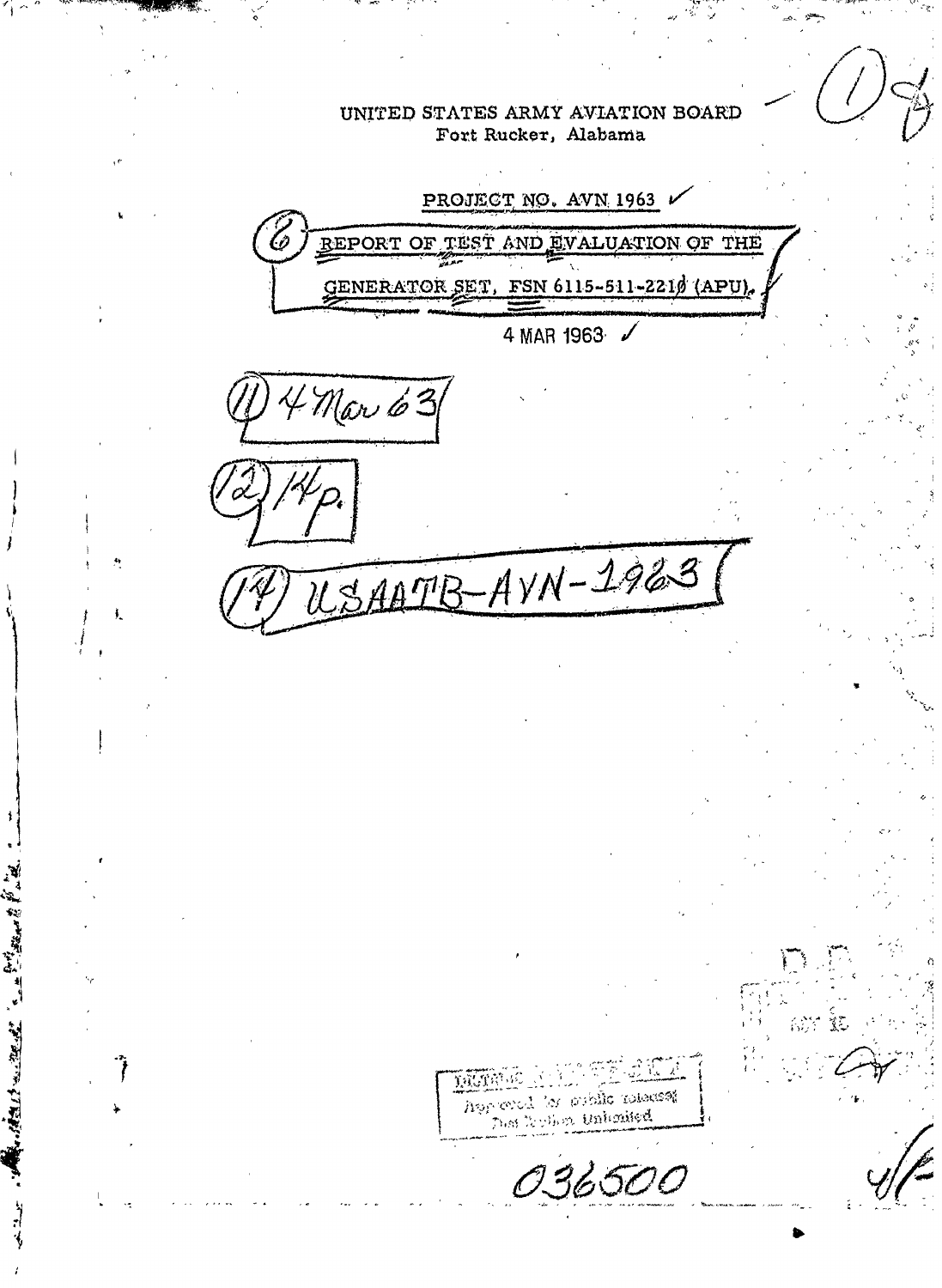PRECEDING PAGE FLANK NOT FILMED

# UNITED STATES ARMY AVIATION BOARD Fort Rucker, Alabama

# REPORT OF TEST

# PROJECT NO. AVN 1963

# EVALUATION OF THE GENERATOR SET, FSN 6115-511-2210(APU)

# Table of Contents

PART I - GENERAL Page No. A. References . . . . . . . . . . . . . . . .  $\mathbf{1}$ B. Authority . . . . . . . . . . . . . . . . .  $\mathbf{1}$ C. Background . . . . . . . . . . . . . . . .  $\mathbf{1}$ D. Description of Materiel . . . . . . . . . . .  $\overline{2}$ E. Test Objectives . . . . . . . . . . . . . .  $\overline{2}$  $F.$  Findings . . . . . . . . . . . . . 4 G. Conclusions. . . . . . . . . . . .  $\overline{\mathbf{4}}$ H. Recommendation . . . . . . . . . . . . . . 5 PART II - TEST DATA A. Suitability . . . . . . . . . . . . . . . .  $\overline{7}$ B. Modifications . . . . . . . . . . . . . . . 9 PART III List of References . . . . . . . . . . . .  $13$ 

iii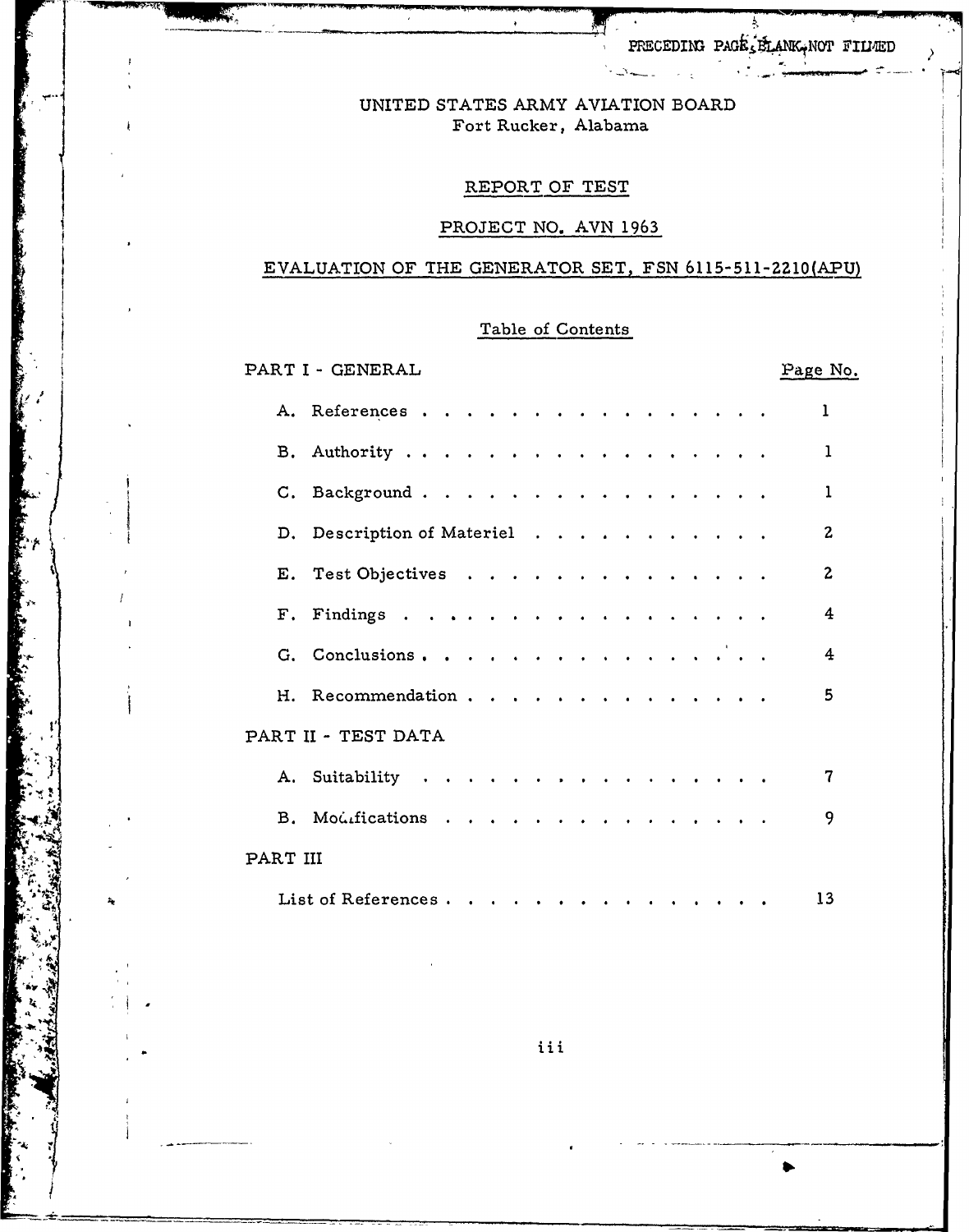# UNITED STATES ARMY AVIATION BOARD Fort Rucker, Alabama

### REPORT OF TEST

#### PROJECT NO. AVN 1963

### EVALUATION OF THE GENERATOR SET, FSN 6115-511-Z10. (APU)

#### PART I **-** GENERAL

A. References. See part III.

**<sup>I</sup>**B. Authority.

**<sup>I</sup>1.** Directive. Letter, TCMAC-ED/58371, US Army Trans portation Materiel Command, 28 March 1961, subject: "Project Nr. K-61-2-23, Task Nr. K-16, APU Unit, P/N 6115-511-2210."

 $7h$ e was 2. Purpose  $\bigwedge \overline{f}$  determine the suitability of the Generator Set, FSN 6115-511-2210, (APU) for use in servicing Army aircraft.

C. Background.

**1.** The generator set (APU) was developed and originally tested by the Industrial Branch, Field Service Division, Rossford Ordnance Depot, Toledo, Ohio. In May 1960, Rossford Ordnance requested the US Army Transportation Materiel Command **(USATMC)** to evaluate the generator set (APU). USATMC concurred in this request and posed the following requirements:

a. To determine if the subject unit installed in the **M-100**  $1/4$ -ton trailer would satisfy the mobility requirements (reference 4).

b. To determine if the state-of-charge of the battery installed in the aircraft could be determined by using the ammeter which is mounted on the generator set (APU).

c. To determine if subject unit is suitable for starting all types of Army aircraft.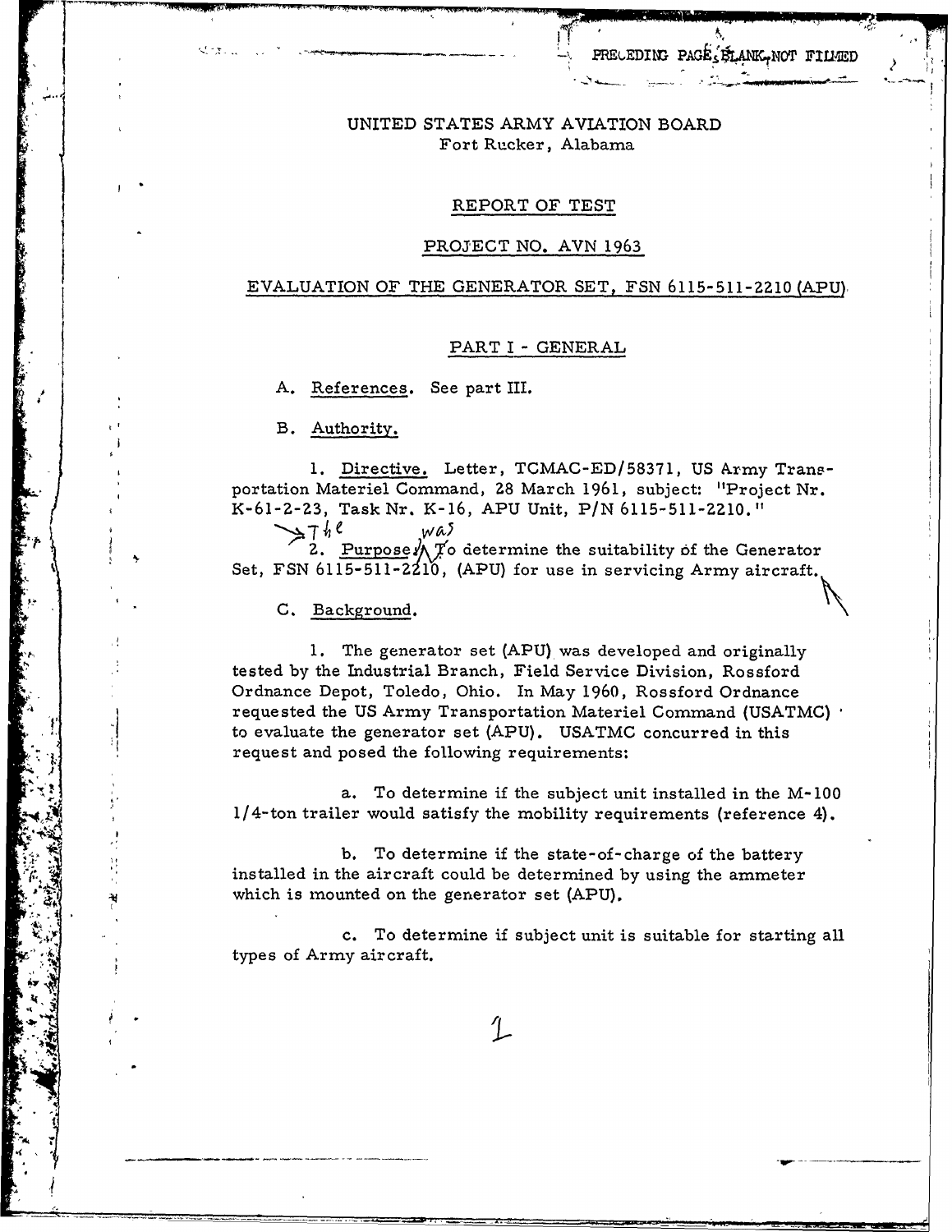**2.** In 1961, the generator set **(APU)** was tested by the **US** Army Transportation Aircraft Test and Support Activity. Testing determined that, in order for the equipment to fulfill these requirements (listed in paragraph 1 above) satisfactorily, certain modifications would be required (reference **1** and **2).** At a meeting following completion of testing, it was suggested by USATMC and Rossford Ordnance representatives that the APU be returned to Rossford Ordnance for modification. The following modifications were accomplished:

a. Installation of larger type wheels.

b. Addition of a towing arrangement.

c. Minor structural changes to the battery rack.

d. Addition of a third wheel.

**1 M**  $\frac{1}{2}$  M  $\frac{1}{2}$  M  $\frac{1}{2}$  M  $\frac{1}{2}$  M  $\frac{1}{2}$  M  $\frac{1}{2}$  M  $\frac{1}{2}$  M  $\frac{1}{2}$  M  $\frac{1}{2}$  M  $\frac{1}{2}$  M  $\frac{1}{2}$  M  $\frac{1}{2}$  M  $\frac{1}{2}$  M  $\frac{1}{2}$  M  $\frac{1}{2}$  M  $\frac{1}{2}$  M  $\frac{1}{2}$  M  $\frac{1}{2}$  M

The modified generator set (APU) was received for test on 13 July **1962.**

D. Description of Materiel. The generator set, FSN **6115-511-2210,** (APU) (figure **1)** manufaLtured by Waukesha is a self-contained, portable, 263-aL'pere, 7. 5-kw. , **28.** 5-v. d.c. electric power plant which is powered by a four-cylinder gasoline engine. A belt-driven d.c. generator is installed on a rubber-wheeled mounting and provides d. c. power for **air craft-** engine starting **and** functional checking **of** Army aircraft electrical systems. The engine and generator are secured to supports installed on two steel channels mounted on spring assemblies that serve as vibration dampers. A mounting provision for an aircraft battery is provided at the rear of the stand. A towing arrangement is attached to the mounting frame, and a third wheel is provided for ease of handling.

E. Test Objectives.

**1.** Suitability for use in starting all Army aircraft, charging batteries while installed in aircraft, and determining the state-of-charge of the installed battery.

**2.** Adequacy of the prescribed starting procedure.

3. Any improvements in the ground-handling characteristics of the Generator Set, FSN 6115-511-ZZ10 (APU) over the Generator Set (APU) previously tested (reference **1).**

4. Maximum speed at which the Generator Set, FSN 6115-511- **2210,** (APU) can be towed satisfactorily.

 $\overline{2}$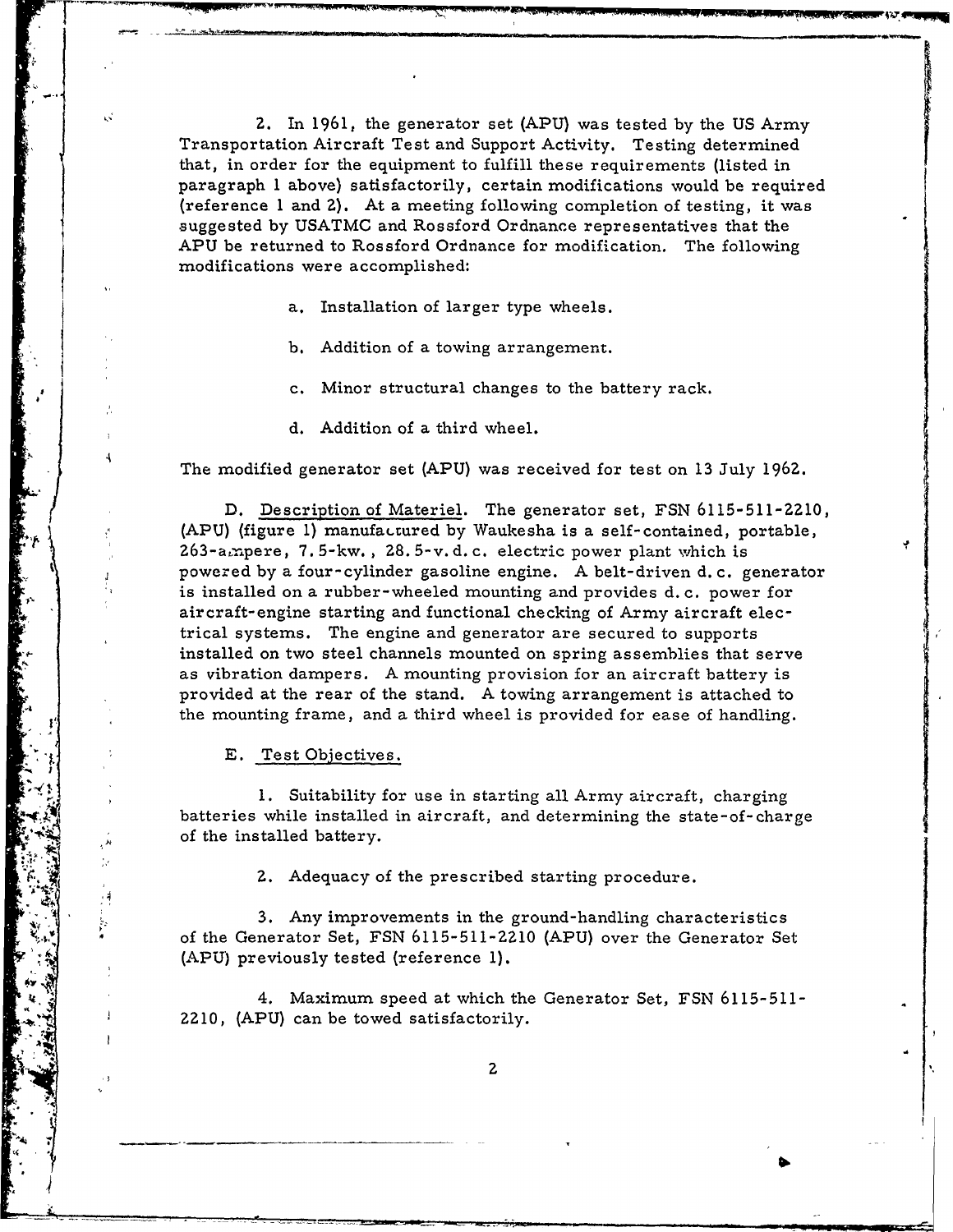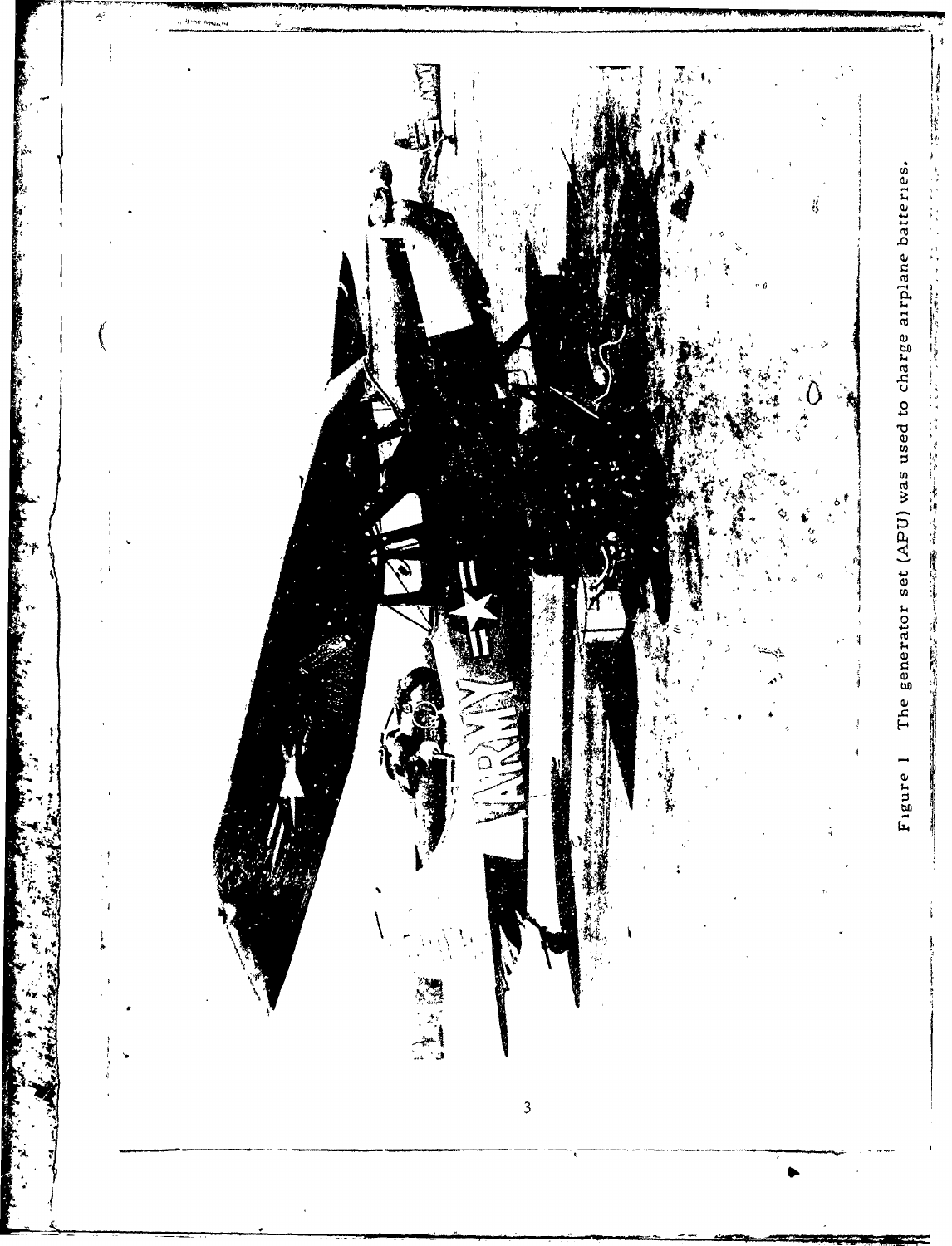# F. Findings.

**1.** Scope of Test. During the test period ( **26** July 1962 to **26** September 1962), the generator set (APU) was utilized for attempting to start all types of Army aircraft in the inventory. The generator set **(APU)** was evaluated under conditions simulating as closely as possible conditions experienced in field units. Ambient temperatures ranged from 640 to **970** F. during the test period,

**2,** Results of Test.

a. The generator set **(APU)** demonstrated an improvement in the ground-handling characteristics over the model previously tested.

b. Maximum safe towing speed was determined to be ten miles per hour on improved surfaces and five miles per hour on semiimproved surfaces.

c. The generator set (APU) was found to be capable of charging all Army aircraft batteries and determining the state-of-charge of a battery; however, test results determined that the generator was not suitable for starting the **UH-1** and OV- 1 turbine-powered aircraft because of its insufficient power output.

**G.** Conclusions.

L.. The generator set **(APU)** is not suitable for starting all types of Army aircraft.

**2.** Modifications made to the generator set **(APU)** as a result of the previous test (reference **3,** part III) improved ground-handling.

3. Maximum safe towing speed was ten miles per hour on improved surfaces and five miles per hour on semi-improved surfaces.

4. The state-of-charge of a battery may be determined by 4. The state-of-charge of a battery i

4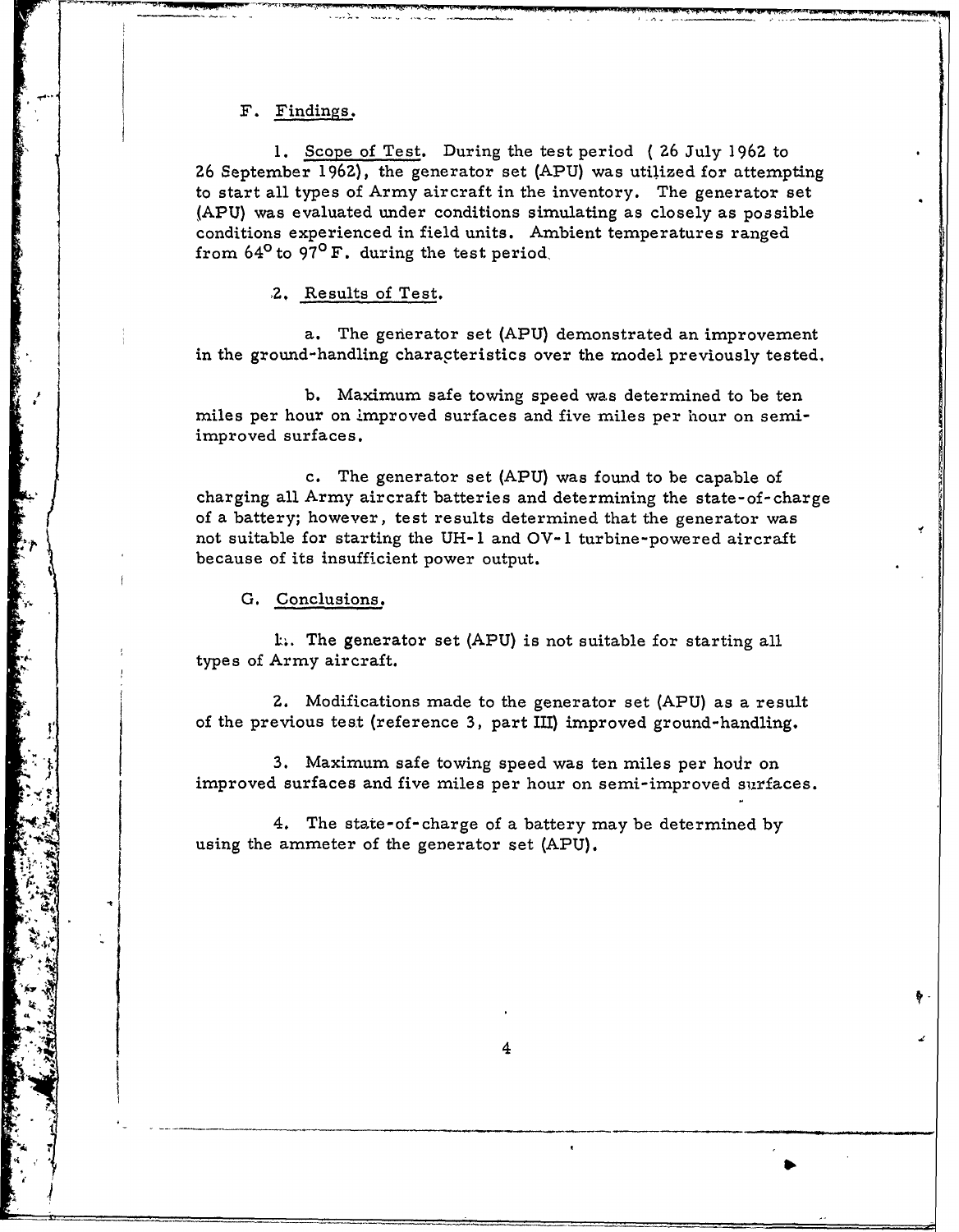H. Recommendation. It is recommended that no further consideration be given to modifying the Generator Set, FSN 6115-511-2210, (APU) since it is not suitable for use with all Army aircraft.

J. RANKIN

Ť

Ą Colonel, Armor President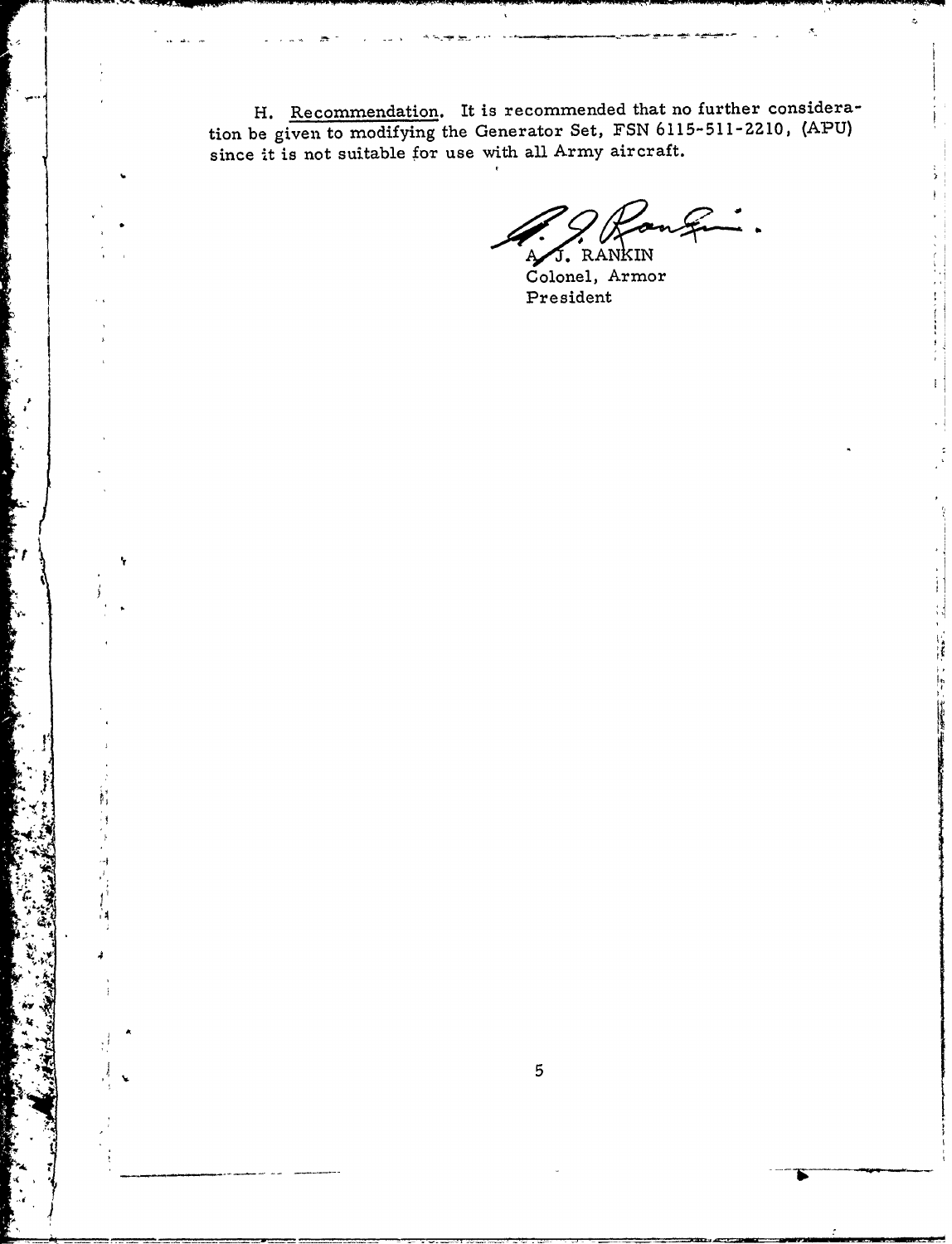# PART II - TEST DATA

A. Suitability. This portion of the evaluation pertains to the suitability of the generator set **(APU)** in terms of actual application to Army aircraft. Two tests were conducted. In test No. IS, data were recorded to determine the applicability of the generator to Army aircraft. In test **~No. 2S,** data were recorded to determine if the state-of-charge may be determined by using the ammeter mounted on the APU during charging cycle.

**1.** Test Number IS **-** Starting Army Aircraft. During the test period the generator was used satisfactorily to start all types of Army aircraft, with the exception of the turbine-powered **UH-I** and OV-I which require a maximum of approximately **750** to **900** amperes for a satisfactory start. The maximum output of the generator set (APU) is 263 amperes. During this test the suitability of the generator set (APU) for starting aircraft in ambient temperatures below  $64^{\circ}$  F. was not determined.

**Z.** Test Number **ZS** - Charging Army Aircraft Batteries. The generator set (APU) was satisfactorily used to determine the state-ofcharge of batteries installed in the aircraft and to charge the batteries. The prescribed starting procedure (outlined below) was used in deter- ~mining the state-of-charge **and** charging the batter . An additional step (paragraph c) was found to be necessary.

a. Place battery switch in the aircraft in OFF position.

b. Connect power unit to aircraft and turn generator set (APU) power switch ON.

c. Note generator-mounted ammeter reading of generator set **(APU).**

**d.** Turn the aircraft battery switch ON and note the rise, in generator-mounted ammeter reading. The rise indicates the battery state-of-charge.

e. Check to see that the generator set (APU) voltmeter reads between **28. 5** and **29.** 0 volts.

f. Continue charging until the ammeter has dropped to within **5** or **10** amperes of the reading recorded before the aircraft

7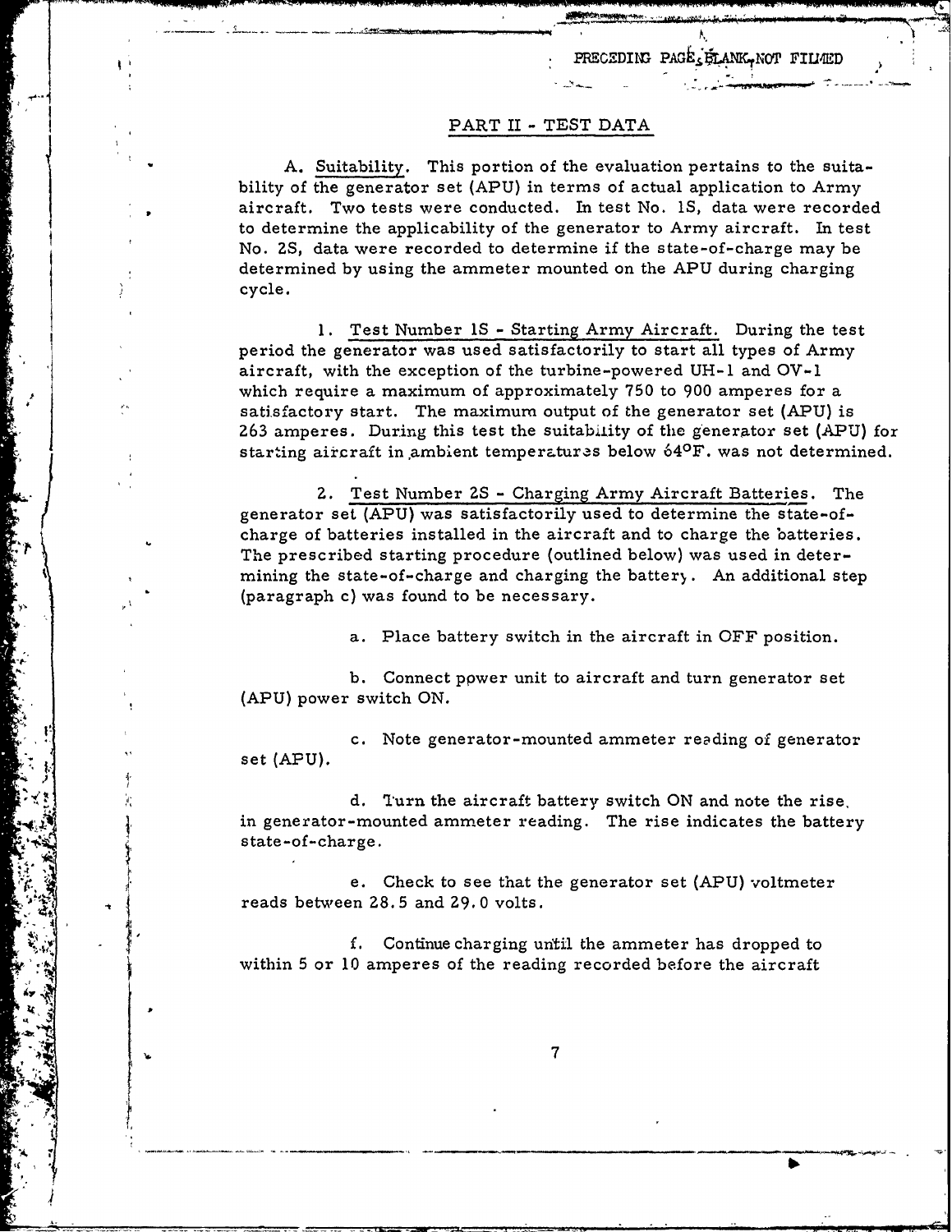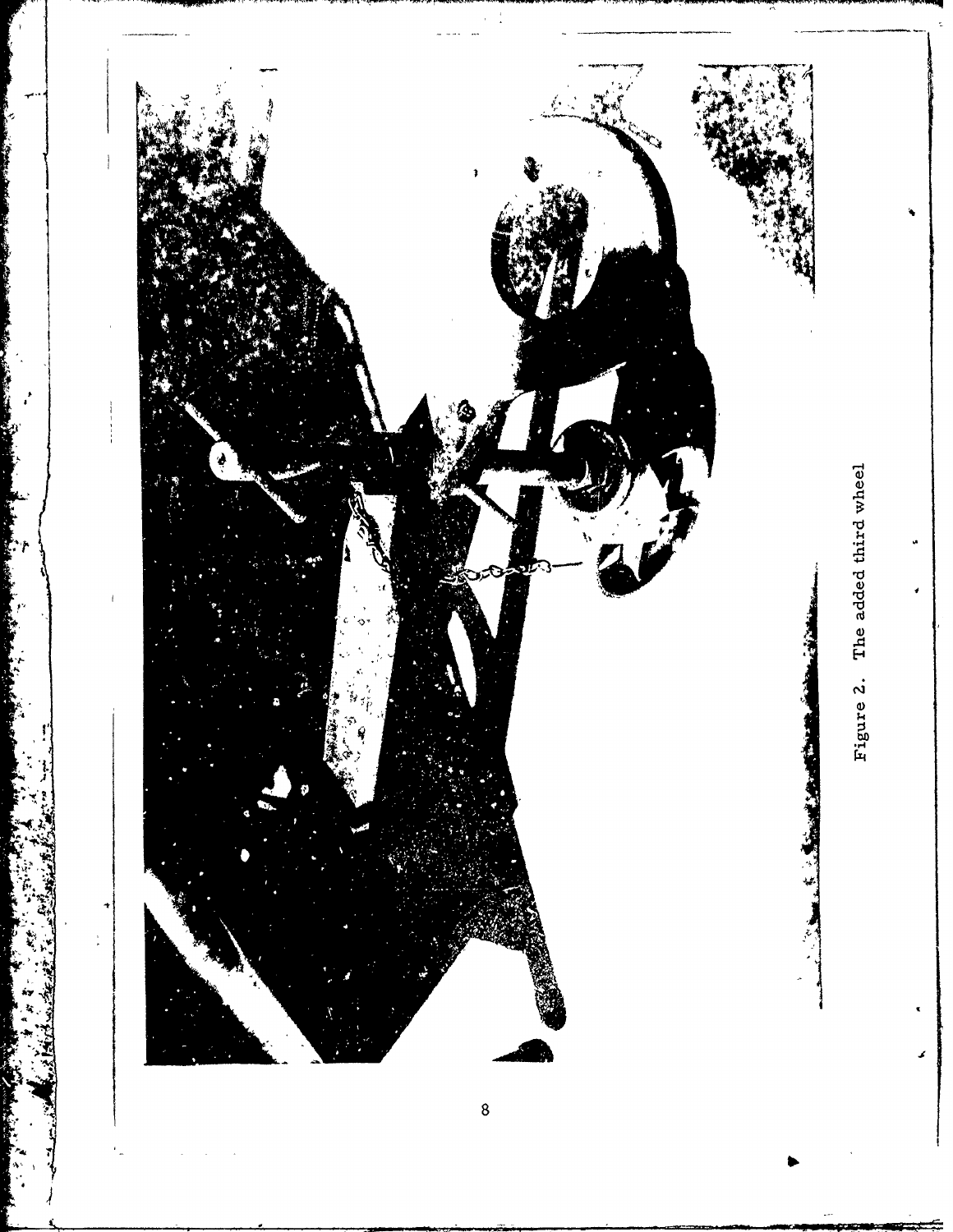battery switch was closed. When the current reading has dropped, the battery is charged and ready for service. During charging of battery, the battery should be checked periodically for proper venting of fumes and acid spillage.

g. Turn the aircraft battery switch OFF, the generator set (APU) power switch OFF, and disconnect the generator set (APU).

B. Modifications. This portion of the evaluation pertains to the handling characteristics of the generator set **(APU)** as a result of the modifications. Two tests were conducted. In test No. **1M,** observations were made during actual use of the generator set (APU) to determine the ease of handling. In test No. ZM, data were collected while towing to determine the maximum safe speed and the type of terrain to which the generator set **(APU)** should be restricted.

- 100mm 100mm 200mm 100mm 100mm 100mm 100mm 100mm 100mm 100mm 100mm 100mm 100mm 100mm 100mm 100mm 10

ł,

**1.** Test Number IM - Modifications. The modifications improved the handling characteristics of the generator set (APU). The two wheels w e moved approximately six inches aft, which improved the balance and handling. The third wheel was a swivel type which facilitated turning and permitted the unit to be pushed or puiled without tilting (see figure **2).**

\* **"2.** Test Number ZM **-** Towing. It was determined during test that, with the added towing arrangement, the maximum safe towing speed was ten miles per hour on improved surfaces and five miles per hour on semi-improved surfaces. Towir<sup>-</sup> could be accomplished by tug only (see figure **3).** The maximum heig which the towing eye could be lifted onto a pintie hook was 15 inches A 1/4-ton truck was not a suitable towing vehicle due to the heigh . the pintle hook (see figure 4).

-" ." .\_-'2 .. . 'J- ;':'e ,'"; ' ,- - ,.- ' '- - - " . ....- '""

. T J  $\left\lceil \frac{1}{2} \right\rceil$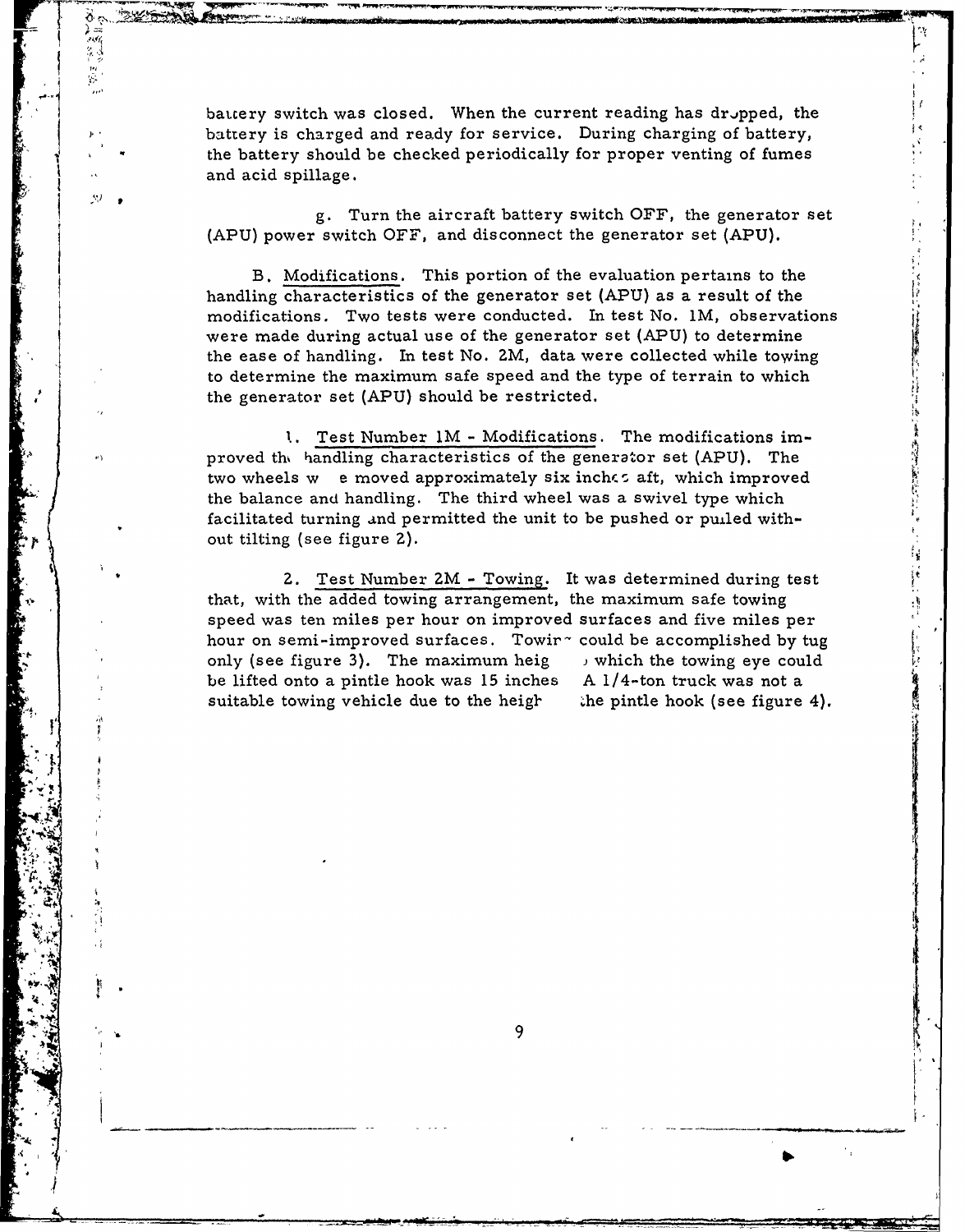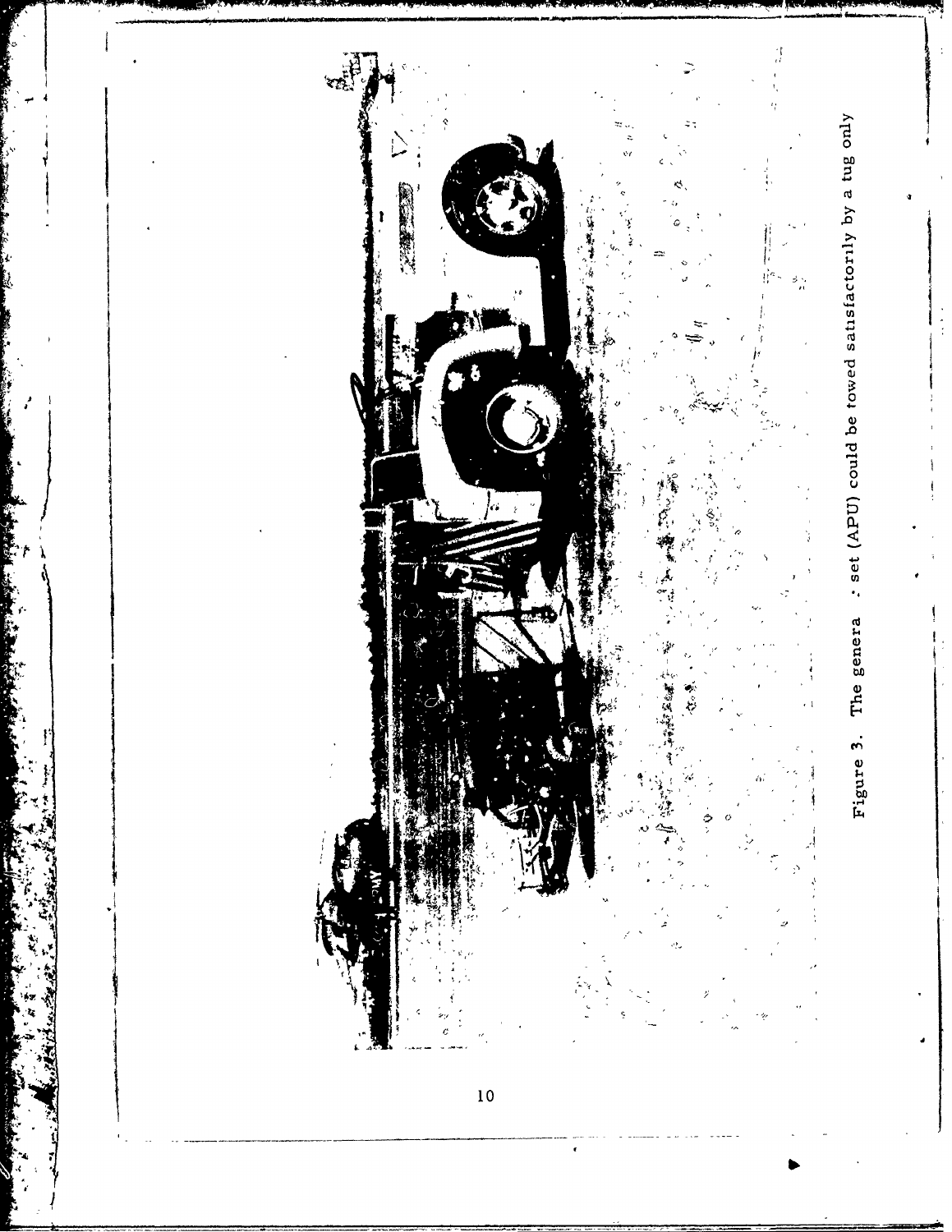